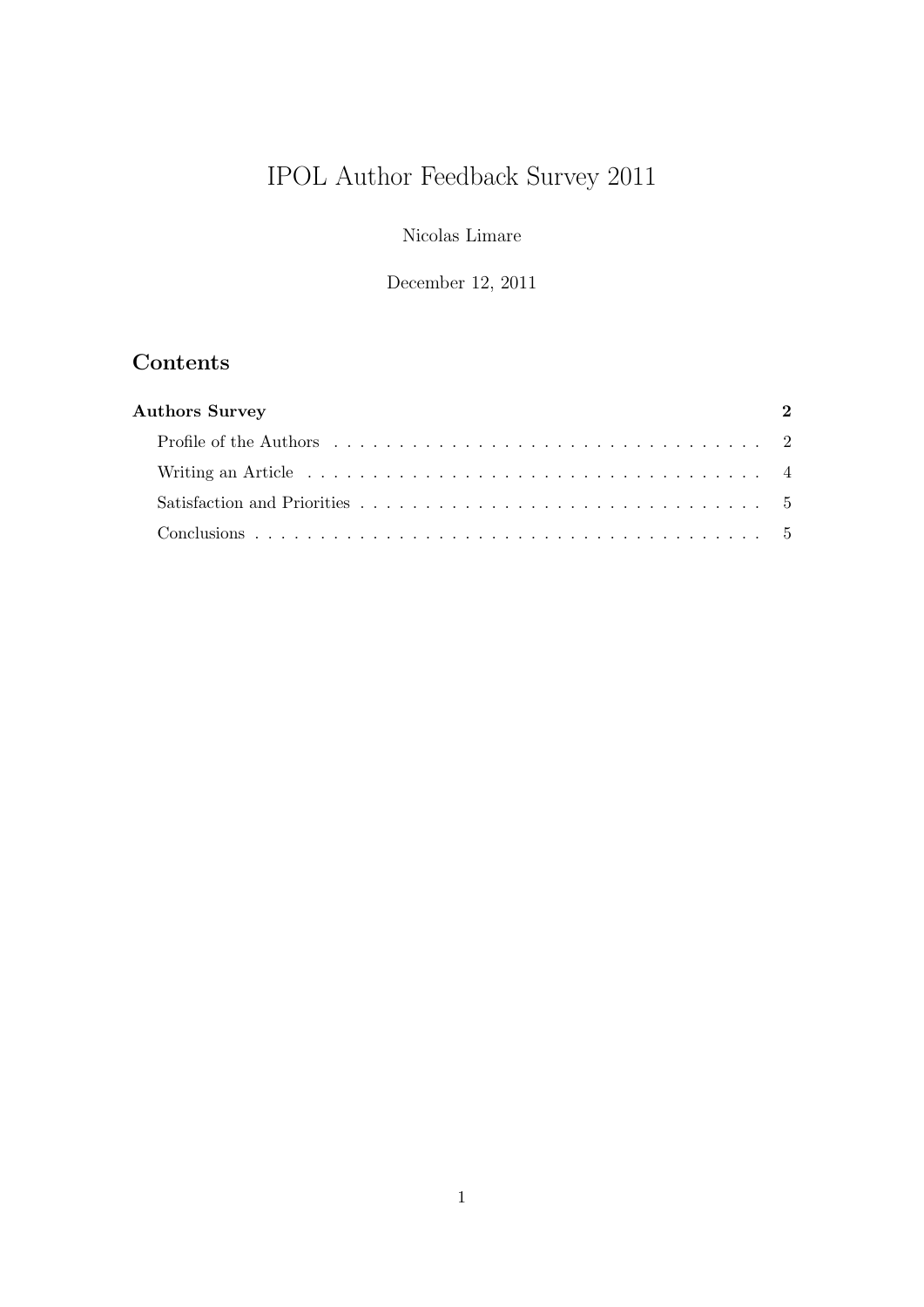## Authors Survey

<span id="page-1-0"></span>53 authors of IPOL articles, published or in process, were invited to answer a survey in November 2011. 22 answers were collected and analyzed with the LimeSurvey [\[4\]](#page-5-0) web survey software. When the authors were involved in more than one article, they were asked to consider the article most representative of their IPOL experience when answering. We present a synthesis of these answers hereafter.

### Profile of the Authors

<span id="page-1-1"></span>Half of the authors who answered the survey were tenured researchers, and the other half were post-doc researchers or PhD students (table [1\)](#page-1-2). They were involved in three kinds of articles, in similar proportions (table [2\)](#page-2-0): the implementation and analysis of a classic algorithm previously presented by other authors in another paper, the implementation and analysis of one of their own algorithms previously presented by the same authors in another paper, or the implementation and analysis of an original algorithm.

The majority of the authors use the Linux operating system for their research tasks. Mac OS X could be merged with Linux in a POSIX category which is clearly the main computing environment for the authors, but Windows counts for more than 25% and cannot be ignored (table [3\)](#page-2-1).

The C and C++ languages are the main programming environments for the authors. Others (less than 20%) use MATLAB and Python (table [4\)](#page-2-2). As seen in later survey items, MATLAB and Python users could adapt to the requirement of a  $C/C++$  source implementation of the algorithm [8\)](#page-3-1).

No author uses the Internet Explorer browser [5\)](#page-2-3). This is interesting, because this browser has some issues with standard compliance and some web technologies have been deliberately avoided in IPOL to be accessible from Internet Explorer users. If this tendency is confirmed in a larger survey, we could consider the essential visitors of the IPOL web site do not use Internet Explorer or can switch to another browser, and we could use more advanced web techniques supported by Firefox and Chrome<sup>[1](#page-1-3)</sup>.

However, there is a bias in these last three results because only IPOL authors were asked to answer. A larger survey targeting image processing researchers is needed to confirm these statistics.

| master student    | ı. |
|-------------------|----|
| PhD student       | 7  |
| post-doc          | 2  |
| junior researcher | 2  |
| senior researcher | Q  |

<span id="page-1-2"></span>Table 1: author status

<span id="page-1-3"></span><sup>&</sup>lt;sup>1</sup>Users of "other" browsers were asked for details. They use the Rekonq and Epiphany browsers, both based on the standard-compliant rendering engine Webkit.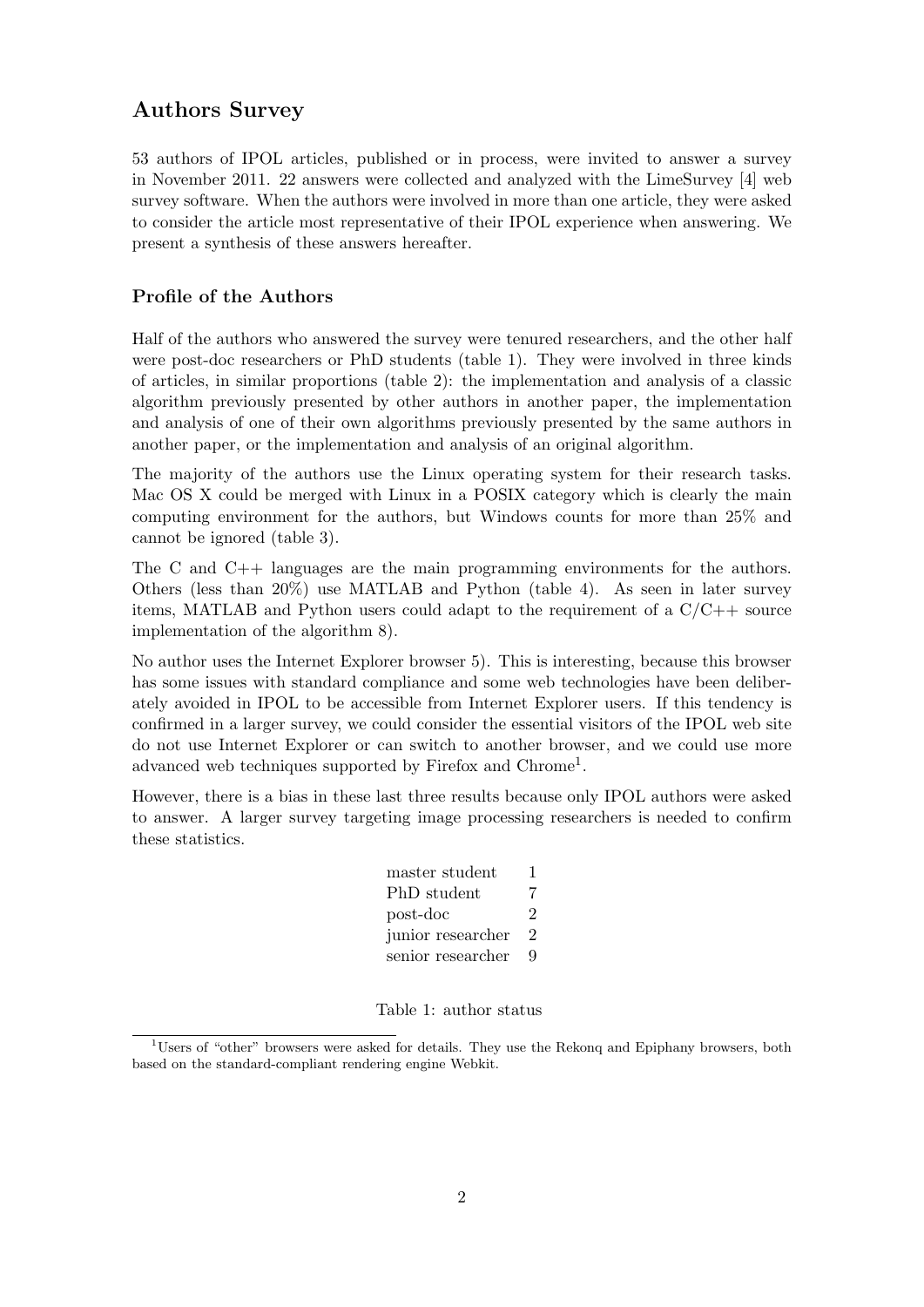| original algorithm | 6 |
|--------------------|---|
| re-publication     | 7 |
| classic algorithm  | 9 |

<span id="page-2-0"></span>Table 2: type of article

| Windows  | 6  |
|----------|----|
| Mac OS X | 4  |
| Linux    | 12 |

<span id="page-2-1"></span>

| € :           | 8 |
|---------------|---|
| (1)           | 9 |
| Python        | 1 |
| <b>MATLAB</b> | 3 |
| other         | 0 |

<span id="page-2-2"></span>Table 4: programming language

| Internet Explorer | 0            |
|-------------------|--------------|
| Firefox           | 8            |
| Chrome            | 11           |
| Opera             | $\mathbf{0}$ |
| other             | ')           |

<span id="page-2-3"></span>Table 5: web browser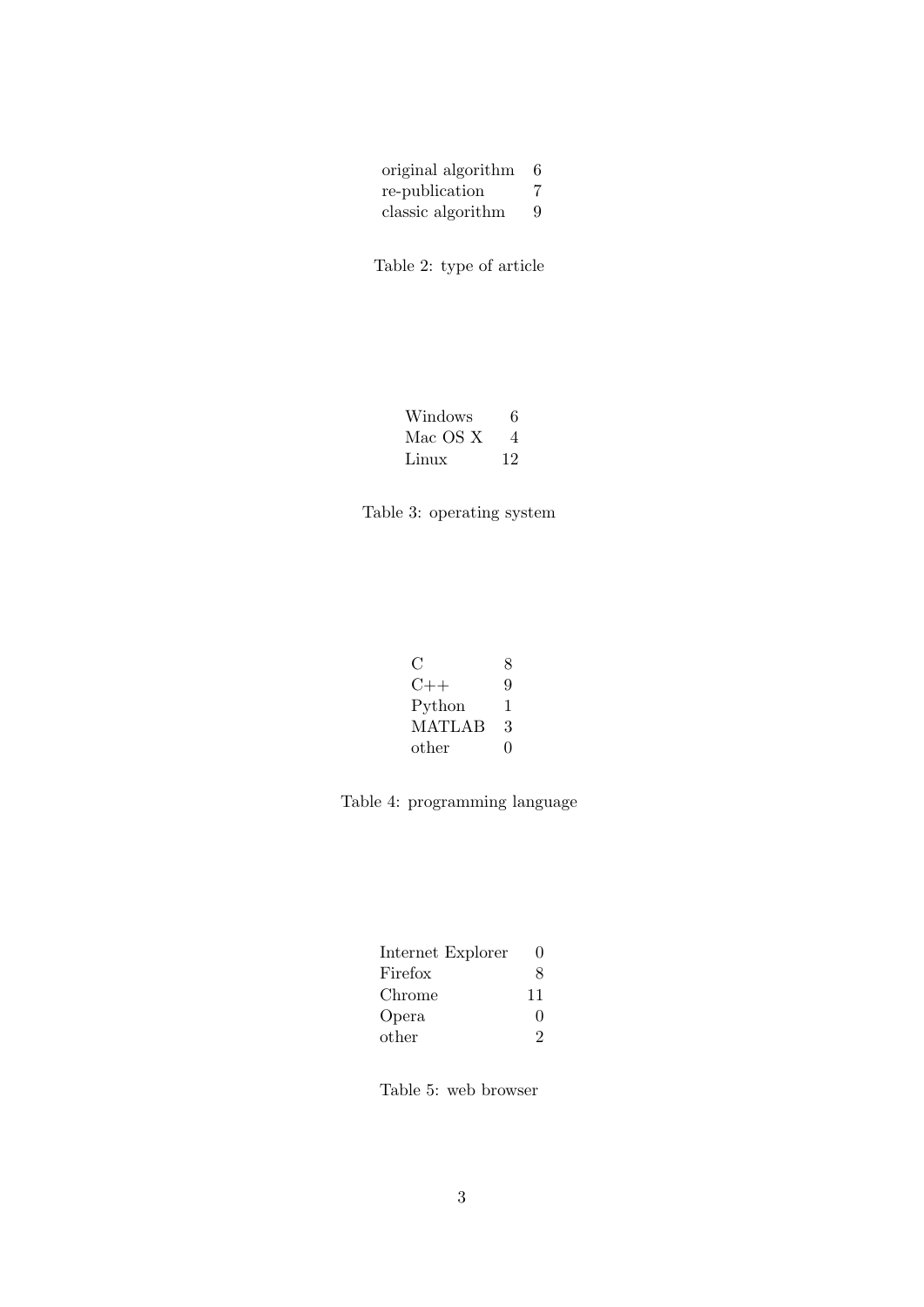#### Writing an Article

<span id="page-3-0"></span>Writing the text of an IPOL article seems to require as much work as writing an article for a "classic" journal (table [6\)](#page-3-2), and adapting a software to the IPOL requirement seems to double on average the time required for development (table [7\)](#page-3-3), but we can observe large deviations in this table, probably connected to the individual proficiency of the authors in software development and the origin and characteristics of every software[2](#page-3-4) .

None of the requirements for the implementation of algorithms seems to be a serious issue for the authors (table [8\)](#page-3-1). These requirements usually are no problem at all, or can be fulfilled with a small additional work. The two authors who felt the  $C/C++$  requirement had an heavy impact on their work were used to develop in MATLAB or in the MegaWave [\[2\]](#page-5-1) environment. Overall, the portability and library restrictions seem to have the most noticeable impact, but it appears to be manageable for the authors.

All the authors chose to publish their code under the GPL family of software licenses (GPL/LGPL/AGPL). Three authors declared that they have registered a patent for the algorithm they implemented and published.

> $\times$  0.25  $\hphantom{0}4$  $\times$  0.5  $-$  5  $\times 1$  8  $\times$  2 1  $\times$  4 2

<span id="page-3-2"></span>Table 6: time to write an IPOL article, compared with a "classic" article

$$
\begin{array}{ccc}\n \times & 1 & 2 \\
\times & 1.5 & 8 \\
\times & 2 & 6 \\
\times & 4 & 4 \\
\gtimes & \times & 4 & 1\n \end{array}
$$

<span id="page-3-3"></span>Table 7: time to develop a software for IPOL, compared with a "classic" article

|                              |              | - B C                 |                             |    | E. |
|------------------------------|--------------|-----------------------|-----------------------------|----|----|
| source code                  | $\mathbf{0}$ | $\mathbf{0}$          | 3                           | 5  | 14 |
| implementation in $C/C++$    | 1            | 1                     | $\overline{2}$              | 2  | 16 |
| usable in command-line       | $\mathbf{0}$ | $\theta$              | $\mathbf{1}$                |    | 14 |
| restrictions on file formats |              | $\mathbf{0}$          | $\mathbf{1}$                | 10 | 10 |
| detailed documentation       |              | $\mathbf{0}$          |                             | 9  | 8  |
| restrictions on libraries    |              | $\mathcal{D}_{\cdot}$ | $\mathcal{D}_{\mathcal{L}}$ | 10 | 6  |
| portable implementation      | $\mathbf{0}$ | $2^{\circ}$           | $\overline{4}$              |    | 5  |

<span id="page-3-1"></span>Table 8: impact of the IPOL software guidelines on software development; A: lot of work extra work, B: some extra work, C: not an obstacle, D: minor impact, E: no impact

<span id="page-3-4"></span><sup>&</sup>lt;sup>2</sup>It is interesting to observe that this overhead is compatible with the "rule of thumb"  $\times$ 3 overhead estimated by Frederick P. Brooks for passing from a debugged program to a "programming product", usable, testable and modifiable by anybody [\[1\]](#page-5-2).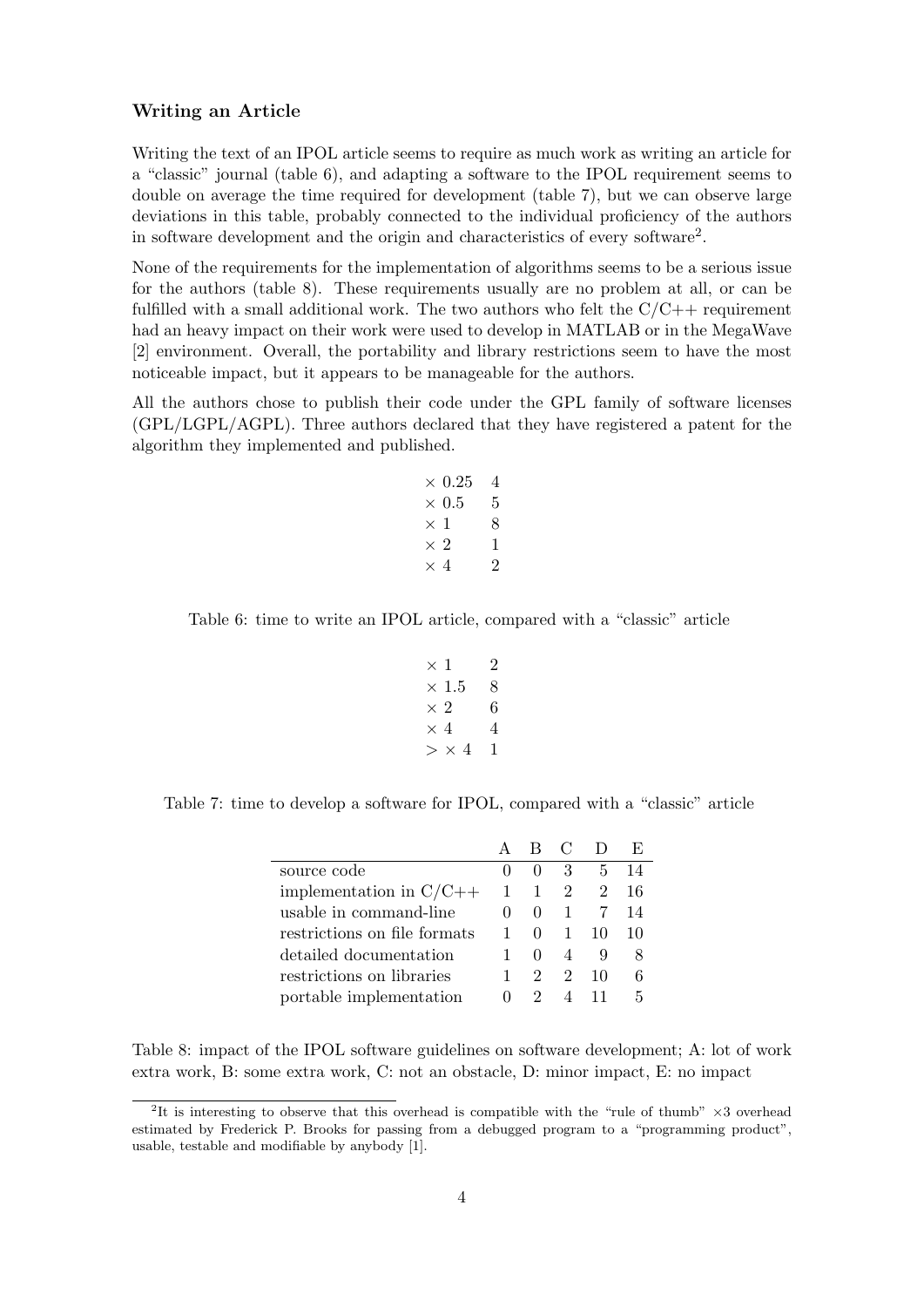#### Satisfaction and Priorities

<span id="page-4-0"></span>No author had a bad impression of IPOL and almost all rated their experience positive or very positive. Further work is needed to identify the reason for this satisfaction and the advantages of IPOL over other journals as perceived by the authors.

All the authors declared they would cite an IPOL article in a research paper and suggest colleagues to read IPOL materials, and more than 90% of them would write another article in IPOL and suggest colleagues to do the same.

Respondents were also asked to order a list of nine possible improvements, and their preferences were aggregated into a list of priorities<sup>[3](#page-4-2)</sup> (table [9\)](#page-4-3).

The first priority is the improvement of the interface used to edit the articles. Other questions showed that the authors were dissatisfied with the wiki-like edition environment and the MarkDown[\[3\]](#page-5-3) syntax currently used for the articles, and they would prefer to send their articles instead, using LaTeX (tables [10](#page-5-4) and [11\)](#page-5-5).

However, there was a positive feedback on the principle of publishing the articles as HTML pages, and not much enthusiasm with the proposition to switch to a PDF format. The good option seems to receive the articles written in LaTeX and produce an HTML version from it.

We expected some criticism of the current review system, but its improvement is ranked low in the priority list. The majority of the authors are satisfied or very satisfied with the current documentation and speed of the review process. They would prefer a web-based review interface, but the demand is not as clear as for a new edition interface, with many uncertain respondents (tables [10](#page-5-4) and [11\)](#page-5-5).

- 1 a better interface to edit the articles
- 2 a better indexation in academic journals databases
- 3 some source code tools and libraries
- 4 a better system for the web demos
- 5 a better archive for the web demos
- . a better interface to handle the reviews of the articles
- . support for other kinds of data (sound, video)
- . improving the design of the IPOL web site
- <span id="page-4-3"></span>. get some feedback from the readers for every article

Table 9: priorities for IPOL developments (the last 4 items were ranked too low for a meaningful order)

#### Conclusions

<span id="page-4-1"></span>We can draw the following conclusions from this short survey. However, due to the small number of answers, they would need to be confirmed by further studies, and a survey on image processing researchers out of the IPOL community.

• the IPOL software requirements are not a serious obstacle for publication among the current authors;

<span id="page-4-2"></span><sup>&</sup>lt;sup>3</sup>The winning choice was selected with a Condorcet method, then removed from the ballots, and the process was repeated to elect the next choices.